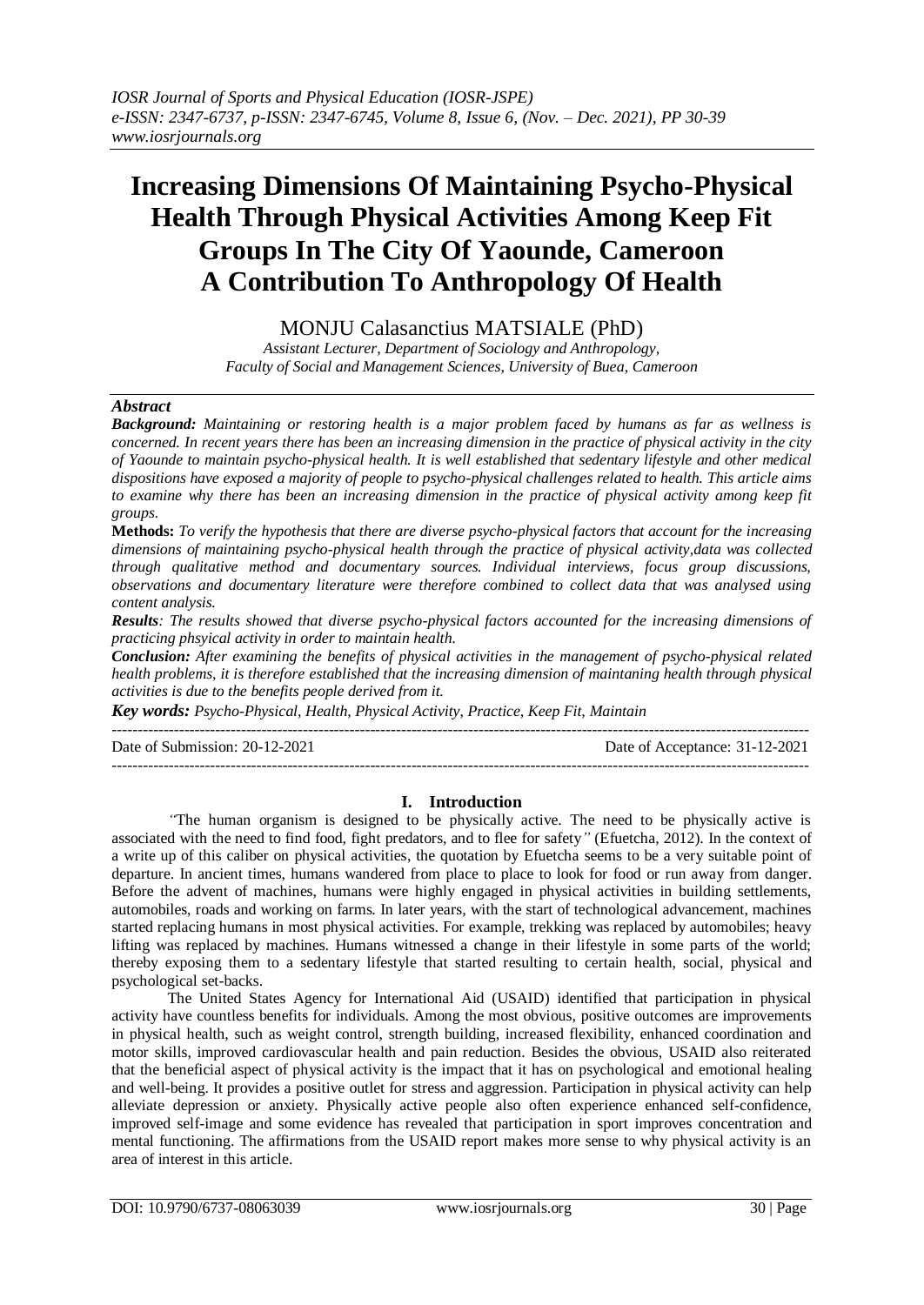Also, the importance and need of physical activity has been a key concern in many international as well as national conferences, resulting in the enactment of laws that are supposed to govern it under the canopy of sport. Internationally, such laws include the International Charter of the Physical Education and Sports of the United Nations Education, Scientifc and Cultural Organisation (UNESCO) (21<sup>st</sup> November 1970) which adopted guidelines for the practice of physical education and sports. It states that:*"*Sport is a fundamental human right for all citizens, and that Physical Education and Sport is an essential element for permanent education within the global system of education".

In Cameroon, physical activity is practiced extensively by the population. It is supported by the national government. Canoeing, racing, tug of war and wrestling are traditional sports in Cameroon. In some of the initiation rites and other ceremonies of the Bakweri and the Douala, wrestling has always featured. Cameroon's Ministry of Sport and Physical Education brought the practice of physical activity to order by creating the federation of "*Sports for All*" in 1999. According to the decision n<sup>o</sup> 24/MJS/CAB of 1<sup>st</sup> April 1999, the federation of sports for all is supposed to perform the following functions: Organize the activities in the sporting sector, ensure that the activities are carried out in conformity with the prescriptions of the federation, extend or propagate its activities such as entertainment, distraction, socialization and leisure to the entire country.In fact, the task of the federation is to cater and control the sports activities of the population with emphasis on physical activity. Its activities are non-competitive but directed towards the well being of the population.

The creation of the federation of *"Sport for All"* was a follow up of Law N° 96/09 of 05<sup>th</sup> August 1996 that fixed the charter on physical activity and sports, enacted by the President of the Republic in 1996. The law fixed the role of physical education and sports, the creation of sports associations, sports federations, the coordination of physical activities and sports. The charter emphasizes on the goal of physical and sports activities which aimed at enhancing health, education, culture and the development of the individual. Meanwhile, in order to perpetuate sports and physical activities through the youths, sport and physical education was enshrined into the teaching curriculum in Cameroon. Registered under the dispositions of law nº 96/09 of 5<sup>th</sup> August 1996 fixing the charter on physical education and sports, Cameroon haselaborated priority and fundamental options for the teaching of Physical Education and Sport (PES) in the school milieu.

In recent years, walking through some neighbourhoods in Yaoundé, I realized that more and more city inhabitants were running up and down the city hills, some exercising on the renovated keep fit track, while others play group games like football on week-days evenings or on week-ends mornings. What particularly caught my attention was the fact that the city dwellers were exercising in groups that most often did not disperse at the end of their sessions but sat somewhere in a bar or on the field to discuss issues not directly related to physical exercises. Observing this situation, many questions came to my mind: Why are they practicing inkeep fit group physical activities? What are their benefits? All these questions urged me to settle on the phenomenon of physical activity among keep fit groups in Yaoundé as my research interest.

This paper therefore, examines why there is an increasing dimension of maintaining psycho-physical health through physical activities among keep fit groups in the city of Yaoundé, Cameroon. Physical activities have become an important component of health and primary healthcare providers are more and more facing the responsibility of offering to patients, expert advice on remedial aspects of physical activity. Sedentary lifestyle and other medical dispositions have exposed a majority of people to psycho-physical challenges related to health, thereby pushing them to engage in physical activity as a means to restore healthy lifestyle.

The findings of this article support the worldwide discussions surrounding the benefits of the practice of physical activity which is aimed at ameliorating the psychological and physical wellness of human beings. Physical activity, as demonstrated by many studies is vital in the treatment of non-communicable diseases like hypertension, diabetes and autism. The statement above is reflected in the works of Efuetcha (2012) and Abondo (2010) who attempt to show the direct relationship that exists between the practice of physical activity and the treatment of certain diseases as mentioned earlier.

This article is built on the assumption thatthere are diverse factors that account for the increasing dimensions of maintaining psycho-physical health through the practice of physical activity in keep fit groups in Yaounde. The practice of physical activity has become of utmost importance in the maintenance of psychophysical health in recent memories. Krüger (1999:9) argues that:"Modern sport entered the twentieth century largely as the private fiefdom of the new social strata born of industrialization and urbanization. It was a social innovation, confined to national boundaries that had its roots in the emergence of new forms of sociability" (Krüger, 1999:9). Again, the psycho-physical dimensions in the maintainance of health falls in line with the definitionof health by World Health Organisation (WHO), which defines health as:*"*A state of social, mental and physical wellbeing of individual and not necessary the absence of diseases or infirmity".

Pioneer anthropologists, such as Edward Burnet Tylor (1832-1917) and Culin Stewart (1858-1929), studied physical activity and games of non-Western tribal and pre-literate peoples. From these initial efforts, anthropologists carried out some sophisticated studies of sport and/or physical activity from across-cultural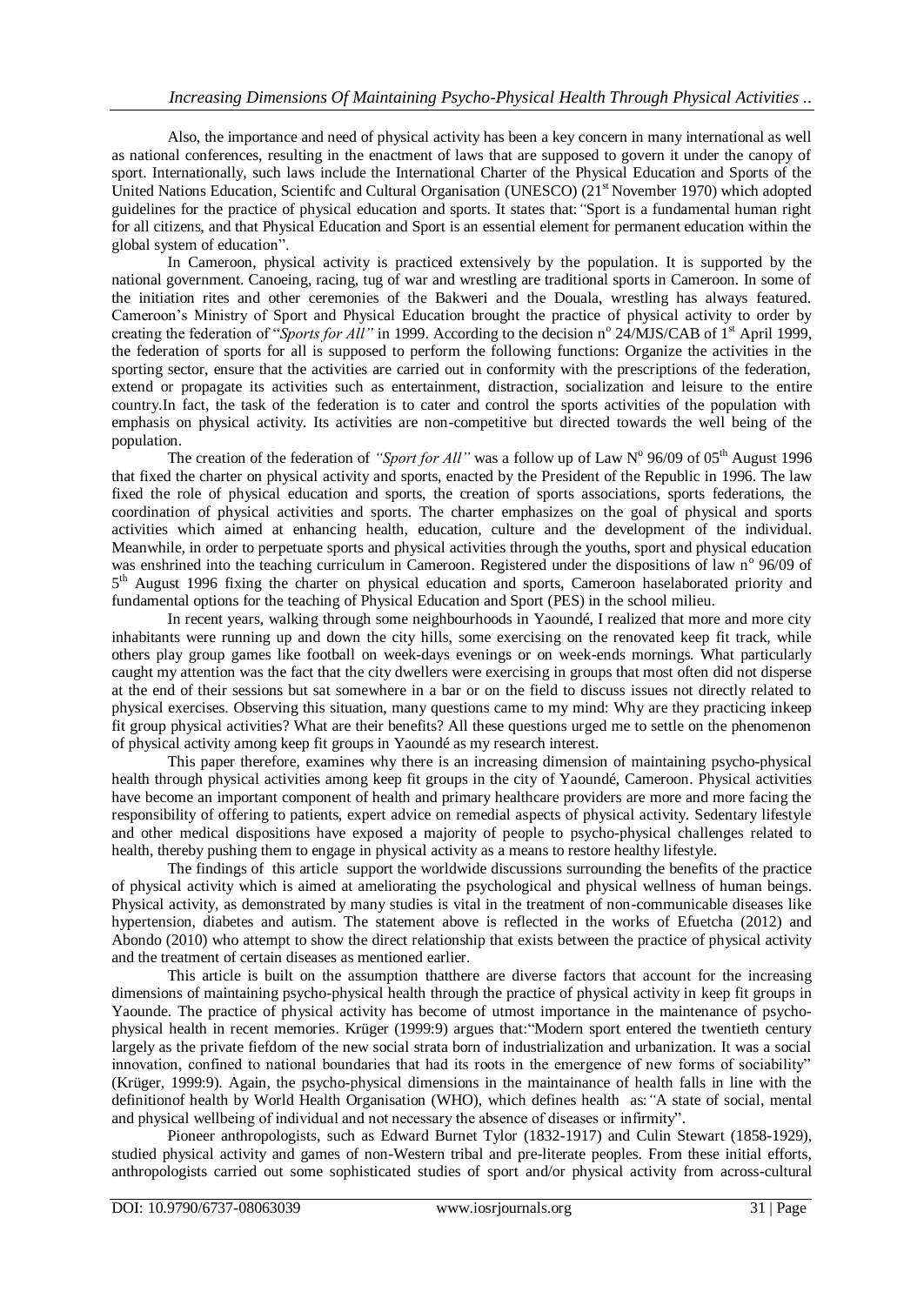perspectives, examining how physical activities were carried out. For instance, Chandler et al. (2002:18&19) citing Blanchard (1995) noted a number of major theoretical concerns that guide anthropologists studying sport and physical activity and Malina (1983) equally made ground breaking contributions to our understanding of the significance of physical activity to normal growth and development, and the impact that both excessive and minimal amounts of appropriate physical activity can have on the human organism, its structure and function.

# **Study Location**

Yaoundé falls completely within a Type A or Guinea-type climate, like other towns in the Centre Region. This gives the city a high humidity and precipitation, with rainfall averaging between 1,000-2,000 mm each year. Yaoundé features a tropical wet and dry climate with constant temperatures throughout the year. However, primarily due to the altitude, temperatures are not quite as hot as one would expect for a city located near the equator. Yaoundé features a lengthy wet season, covering a ten month span between February and November.

Yaoundé, otherwise known as Ongola (*closure* in *beti* language) is the administrative capital of Cameroon, Centre Region and Mfoundi Division respectively. Yaoundé occupies an estimated surface area of 180m<sup>2</sup>. Yaoundé is situated in the centre Region of the country and falls between latitude 3° 52' north and longitude 11<sup>°</sup> 31' east of the Greenwich meridian. Mfoundi Division, which hosts the city of Yaoundé, is divided into seven administrative sub-divisions; the sub-divisions are Yaoundé I, II, III, IV, V, VI and VII. The sub-divisions are boarded by Mefou and Akono, Nyong and So'o, Mefou and Afamba, and Lekie Divisions.

#### **Shows the seven sub-divisions of Yaounde**



**Source :**Extracted from Ntoumba, G.E.(2007) Planification Urbaine du Cameroun: Cas de la Ville de Yaoundé. Une Présentation du Plan Directeur d'Urbanisme de Yaoundé (PDU) horizon 2020. Yaoundé : CUY

# **II. Methodology**

Data for this paper is collected by using qualitative method and documentary sources.This design facilitates a holistic understanding of the phenomenon being investigated.Individual interviews, focus group discussions, observations and documentary literature were therefore combined to make maximum use of the relevant benefits, at the same time, overcoming the shortcomings of each means of collecting data. This paper is extracted from my Ph.D thesis defended in 2019. The study started in 2015 and was finalised when it was deposited at the graduate school for review in 2018.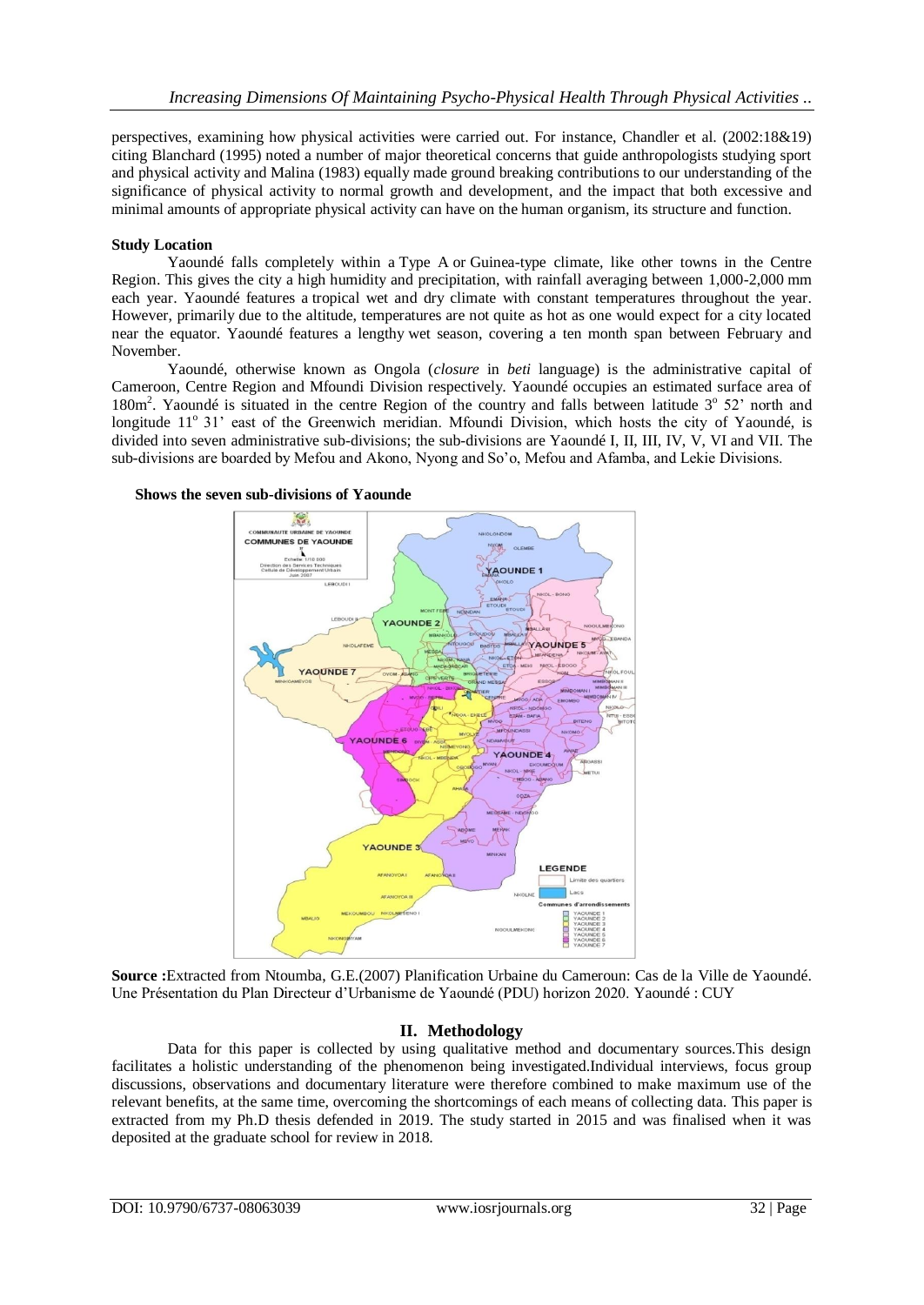# **III. Results and Discussions**

The results of this paper will be presented as the discussion unfolds. From field work, it was realised that diverse factors accounted for the increasing dimensions of maintaining psycho-physical health through physical activities in groups. In order to make it easy and understandable to readers, the factors were presented and analysed under psychological and physical factors respectively.

# **A-Psychological Factors**

Psychological factors that are at the basis of maintaining health push some city inhabitants to engage in physical activities. Considering that the psychological state of man is always considered when defining health, we learned from some respondents that physical activities play a significant role in maintaining or reestablishing their psychological health. Instable psychology could lead to mental conditions that are very uncomfortable to certain individuals. WHO says that: *"Mental health is a level of psychological well-being, or an absence of mental illness. It is the "psychological state of someone who is functioning at a satisfactory level of emotional and behavioral adjustment".*

From our fieldwork and literature reviewed, we established a relationship between psychological/mental health and physical activities. From the established relationship we concluded that the propagation of physical activities were partly due to the psychological remedies the participants derived from it, especially as in groups. Robinson *et als* (2016:40) have support that:

*People who exercise regularly tend to do so because it gives them an enormous sense of well-being. They feel more energetic throughout the day, sleep better at night, have sharper memories, and feel more relaxed and positive about themselves and their lives. And it's also powerful medicine for many common mental health challenges(Robinson et als, 2016:40).*

In a nutshell therefore, the psychological/mental benefits are related in the first place to depression relief. Physical activities "*promotes all kinds of changes in the brain, including neural growth, reduced inflammation, and new activity patterns that promote feelings of calm and well-being*", (Robinson *et als*, 2016:41). The aforementioned authors observed that "*physical activities also releases endorphins, powerful chemicals in the brain that energize the spirits and make one feel good"*.

Secondly, physical activities also curb anxiety. Considering that over anxiety can lead to stress, physical activities could be an excellent remedy in regulating it. In order to further illustrate the role of physical activities in relieving anxiety, Robinson *et als* (2016:43) have pointed out that:

*Physical activity is a natural and effective anti-anxiety treatment. It relieves tension and stress, boosts physical and mental energy, and enhances well-being through the release of endorphins. Anything that gets you moving can help, but you'll get a bigger benefit if you pay attention instead of zoning out (Robinson et als,2016:43)*

Consequently, physical activity has a direct effect on treating anxiety. It is therefore very obvious that most members of the *"deux zéro"*groups did not only take part in physical activities to strengthen muscles but also to work on their level of anxiety, a condition that could be fatal if not arrested earlier.

Thirdly, physical activity can also relieve stress. Stress can be felt when the muscles may be tensed, mostly in the face, neck, and shoulders, leaving one with painful headaches, back or neck pain. Sometimes, one may feel tightness in the chest, muscle cramps or a pounding pulse. Such conditions could be relieved by physical activities, "*by releasing endorphins in the brain, physical activity helps to relax the muscles and relieve tension in the body. Since the body and mind are so closely linked, when one's body feels better so, too, will your mind*" (Robinson *et als*, 2016:43).

Besides the above authors, Fox *et al* (2000) reveal that "physical exercise was considered as one of the alternative treatments to mental problems in Great Britain". Again, Carless *et al* (2010) explored the ways in which various forms of physical activity and sport contribute to recovery among people who have at some time in their life been diagnosed with a mental illness.

In a bid to support the views of the above authors, data collected during fieldwork revealed that many individuals used physical activities to relieve stress. According to Bila, member of *Laverie Mbia* group, interviewed on the 29/05/2015 at Nkolbissong, said: "*I alwayspractice physical activity sometimes once or twice a week; I always feel relief and light after practicing physical activity. Even though I may be tired immediately after, but the next days I always feel smarter".* From the statement of the respondent above, it is evident that physical activity helps him to relieve stress and other psychological disturbances.As a consequence, the practice of physical activity is beneficial to the treatment of mental illness. Perhaps, this and other psychological factors examine below have a bearing on why there is an increasing dimension of physical activity in the city of Yaoundé.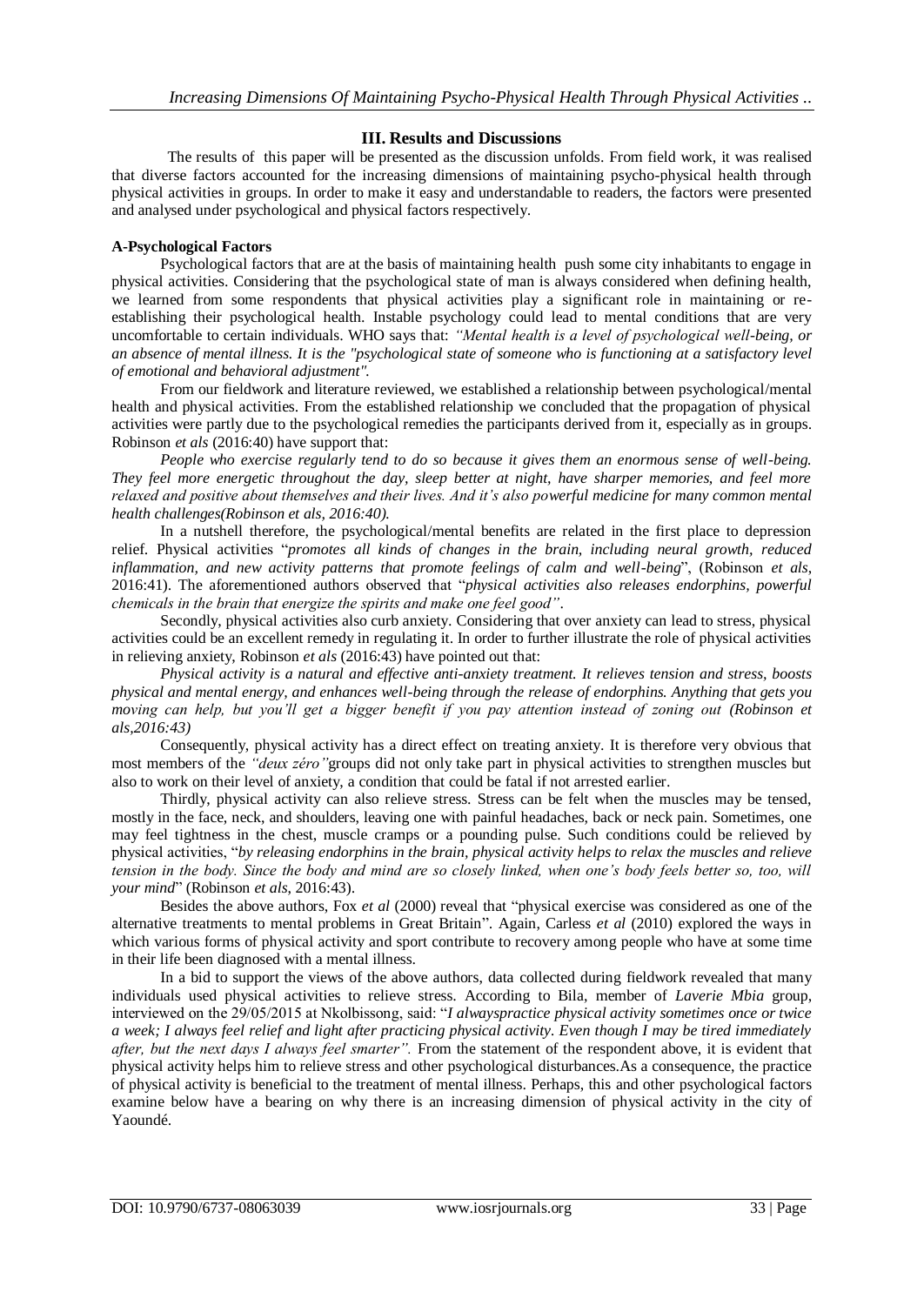#### **i-Emotional health**

Another aspect of health in relation to physical activity is the emotional stability that participants can derive from exercising. To be emotionally stable means a person is able to remain calm when faced with pressure or stress. Someone who is emotionally unstable is more unstable, which means the person faces an increased risk of reacting with violent or harmful behaviors when provoked. Considering that many city inhabitants go through diverse daily experiences and ecounters, many of them develop emotional instability thus leaving them very volatile to handle their daily activities. Bailey *et als* (2012) explains the emotional benefit individuals participating in physical activity in the following words:

*The [emotional] benefits associated with physical activity, including increased levels of self-esteem and self-efficacy, reduced depression and anxiety, reduced social isolation, and a greater ability to process stressful events (Bailey et als,2012:1053).*

From the words of the above authors, it is very evident that the practice of physical activity is valuable in building self-esteem and reducing social isolation. In African culture, though is not very evident to determine persons with emotional instability, physical activities consciously or unconsciously help some of them to overcome emotional related problems.

#### **ii-Build body image**

Sport could help some city inhabitants build the image about their body. Forest *et al* (2007), cited by Brudzynski *et al* (2010:15) explained that "*body image has been defined as the subjective concept of physical appearance and can be either positive or negative"*. Some participants, who were exposed to body criticism or criticized the body of others, failed to recognize that they had their own specific shapes and for that reasonwere obliged to learn how to appreciate their uniqueness. They said such category of people were determined to intensify their physical exercises in order to lose weight and thus reshape their bodies. The failure to realize the uniqueness of their bodies pushed some of them to develop a very poor image about their bodies, thus leading to emotional instability. Some of them felt shapeless, ugly and sometimes isolated.

In some cases, physical activity helps to reconstruct the mind set of such people since they do not only interact but practice physical activities that could help reshape their bodies. On the field, we searched to understand whether some participants were satisfied with their bodies after physical activities. The responses we obtained are numerically presented on the table below.

| Table 5/: Satisfaction about body image |         |
|-----------------------------------------|---------|
| <b>Frequency</b>                        | Percent |
|                                         | 90.8    |
| 23                                      |         |
| 250                                     | 100.0   |
|                                         |         |

**Table 37: Satisfaction about body image**

The data on the table shows that 227(two hundred and twenty seven) people, representing 90.8 percent of the respondents were of the opinion that they were satisfied with their body image after practicing physical activities. 23 (twenty three) people, representing 9.2 percent of the respondents said they were not satisfied with their body image after the practice of physical activities. The data shows that most respondents were satisfied with their body image afterpracticing physical activities, despite this, a small proportion of the respondents were not satisfied. Perhaps the practicedid not yield the expected results leaving their bodies to be in the same shape as before.

In an attempt to sample the opinion of some respondents why they felt dissatisfied with their body image after practicing physical activity, one of them, Mme Emilia, member of the Bell's Fitness and Kinesitherapy Group, interviewed on the 22/05/2015 at Ngoa-Ekelle, said that:

*My aim was to reduce the fat on my body and retake my formal shape but it seems I am still fat and shapeless. Anyway, maybe it is because I am not consistent with my practice. Some of my friends also say I should not eat a lot of fatty foods when I am practicing in physical activity (Madam Emilia, interviewed on the 22/05/2015).*

Madam Emilia expresses her opinion why she is not satisfied with her body shape after practicing physical activity. Surely, others who dissatisfied share her opinion.

Concerning the role of physical activity in shaping the body, Mambo (2010) has studied the practice and development of tennis as a sport in Bamenda II sub-division and has exposed that it is a keep fit activity par excellence. According to her, Tennis is therefore practiced as a sport in order to lose weight and maintain body shape so as to keep oneself in good health. Tennis gives mental strength, self confidence and builds team spirit. Thus physical activity could help shape the body image of most people in the city of Yaoundé, thereby reducing emotional instability related to the shape of the body.

**Source:** Monju (Fieldwork)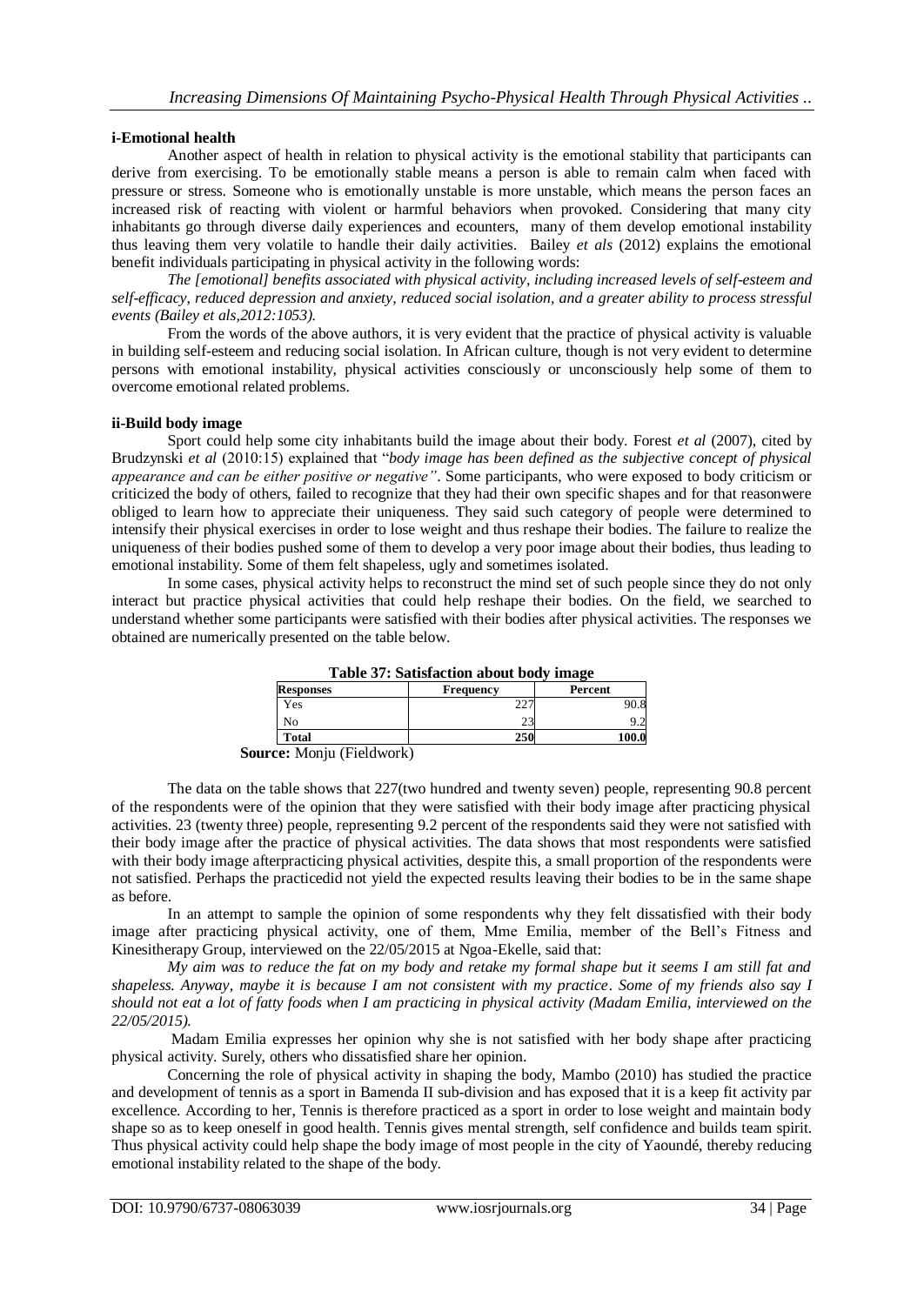#### **iii-Self-esteem**

As an emotional aspect, self-esteem can be built through the participation in physical activity. Selfesteem is generally understood as a situation where an individual has confidence in his/her own worth or abilities and self-respect. Many respondents we discussed with on the field were of the opinion that through their participation in physical activities, they always felt worthy and developed the sense of self respect, since they could participate and interact freely with other members.

During a focus group discussion with women on the 08/06/2015 at Efoulan, one of the respondents talked of "*self discovery*". The respondent expressed *"the level of self-confidence that she developed after participating in physical activities"*. The above statement is supported by Bailey (2004:52) as he reviewed how Samuel transformed his self-esteem by participating in physical activities. The quotation below is the words of Samuel expressing his opinion on the role of physical activity in his life.

*[…]I discovered a capacity within myself that I never knew I had. I wasn't just physically stronger than I expected, I thought of myself as a different person, as someone with more potential, broader horizons, bigger possibilities. I saw that I could push myself and take risks, not just in sports, but elsewhere, too. The [competition](https://www.psychologytoday.com/basics/sport-and-competition) in sports, as in life, was not with someone else, it was with me. To "compete" was to discover my own potential to do better, to hold my own self to a higher standard, to expect more of myself and deliver (Bailey,2004:52).*

Physical activity therefore operates as a platform in restructuring the confidence individuals have about themselves. The possession of the qualities mentioned in the quotation above are very vital in maintaining and sustaining the well-being of individuals who participate in physical activities, since emotional adjustments can be achieved.

Some authors such as Taylor (2000) have researched and contributed in showing how physical activity treats some stress and anxiety developed by individuals in the society. Taylor for instance, examines the evidence for using exercise for the prevention and treatment of anxiety and stress disorders. Ewoudi (2008) brought out the significance of physical activity in re-establishing the health of people living with autism. In view of the above, the quest for emotional adjustment could be one of the factors that account for the increasing dimensions of physical activities in the city of Yaoundé.

#### **B) Physical Factors**

Physical factors were also indentified to account for the increasing dimension of physical activities in Yaoundé because of the health benefits individuals derive from it. One of the principal preoccupations of humans has always been the restoration of health. Literature from enothomedicines explains how early people used natural herbs and barks of trees to treat muscular related complications that could be life threatening or limit mobility, this view is shared by Kwan (1995). In recent past, with the inception of the industrial revolution and now the new information and communication technology, many health hazards have emerged and remain a challenge to Mankind. As a reminder, health is defined by World Health Organization (WHO) as "*a state of complete physical, mental and social well-being and not merely the absence of disease or infirmity".*The quest for restoring and mainatinaing physical health accounts for the reasons why individuals practice physical activities. Thus, the meaning they make out of physical activity is that it can maintain and sustain health.

#### **a-Physical health**

Physical health is one aspect of health that is very common and visible especially as fitness is concerned. During fieldwork, we realized that many people participated in physical activities in order to either maintain their physic or body fitness. Physical health can be viewed as that part of the general health of an individual, which includes everything from physical fitness to general wellbeing. In the same line Koipysheva (2018) has support the above statement by examining and defining physical health. There are diverse physical benefits as we identified during fieldwork related to the following aspects: Burns fat, build muscles, create a body rhythm, relaxes body, loosen joints.

#### **i-Burn body fat**

Burning of body fat was identified as one of the physical health benefits that many people who participated in physical activity derived (Weil Richard, 2002). Body fat can be caused by a natural disposition or by the consumption of saturated fat from vegetable oils, palm kernel oils, coconut and dairy products such as cheese, butter, ice-cream, concentrated milk and fatty meats, this explanation has been supported Friedman (2009). The aforementioned products cause the body to grow fatter and sometimes take shapes that some individuals do not appreciate. Consequently, they resort to physical activities with the hope of burning the fat from the body.

Most people we talked to during their participation in physical activity were strongly convinced that their body fat will give way after physical activity. Some had excessive saturated fat on different parts of the body, for instance, on the laps, stomach and buttocks. That is why we also discovered that some group members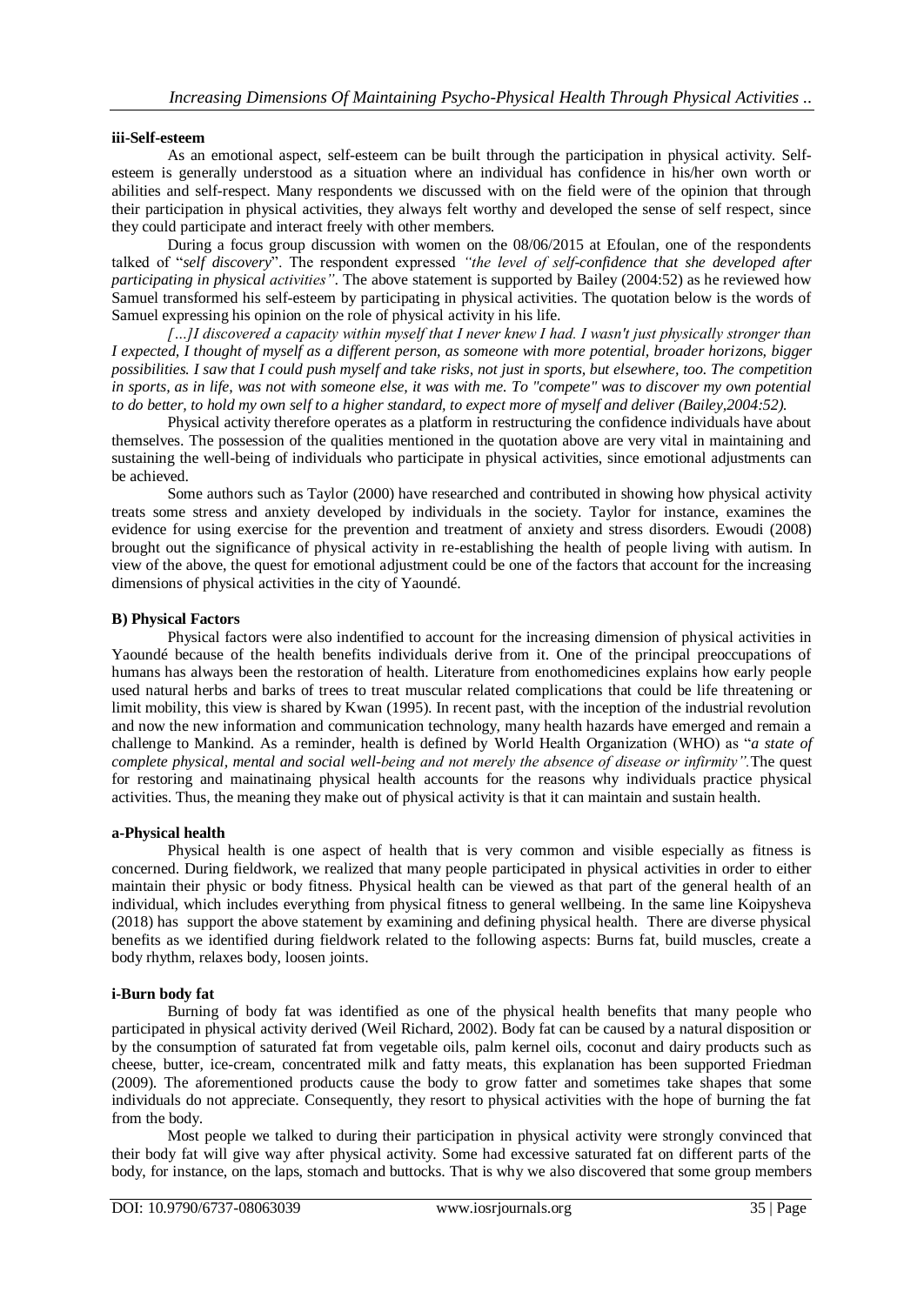had combined and eduranced (Mbo et als, 2017)body physical activity which was meant to burn fat from a particular part of the body.

One of the cases we recorded on the field was that of Lillian, who is a member of *Bel's Fitness and Kinesitherapy* Group in Yaoundé III sub-division. Her reason for belonging in the group was to work out her protruding stomach. Interviewed on the 28/02/2015, at Golf court area, she said: *"my stomach makes me uncomfortable especially when I wear certain fitting cloths. My aim is to reduce it through physical activity in order to have a fitting shape".* Another case still in the same group mentioned above had a different problem. Her preoccupation was that, she was very fat and thus needed to do everything to burn her body fat. She told us that besides participating in physical activities, she also follows a food recipe in order to burn her body fat faster.

Most often, some group membersclaimed to work out one part of the body or another to take shape, ended up succeeding or failing. Seemingly, some after burning calories ended up eating food rich with fat and drinking beer that replaced more calories than they had burnt. However, each and every member of a physical activitygroup had his/her objective before adhering to the group, especially concerning burning body fat. Getting away with the excessive body fat, enabled some of them to stabilize their psycho-social states, thereby integrating them fully into the societal mainstream. The desire to burn body fat and restore or remain healthy, pushed some individuals to engage in physical activities.

# **ii-Build muscles**

Another aspect of physical health that motivated some city inhabitants to practice physical activities and restore health is the building of muscles. Muscle building is not a recent activity; it has been since man started organizing competitions in the form of sport (Kraemer William et al, 2002). Muscle building has become a whole game that is presented at the International Olympic Games. During fieldwork, we realized that some individuals built their muscles to restore or maintain health or to be hired by some people or companies to serve as guards at night clubs or snacks.

We observed the process of building muscles mostly in gyms and among some groups that had specialized material to assist them build their muscles. The activities involved in muscles building were lifting heavy objects with the hands, arms, shoulders and legs. The idea behind this was to strengthen the arm, shoulder and leg muscles. We understood during fieldwork that muscle building takes a longer time to be very effective. Contrary to some individuals who have a lot of fat on their bodies, people involved in muscle building instead need fat in their bodies in order to help sustain their muscles when it grows fatter.

We recorded the case of Mathias, aged 29 who is a member of *Club Santé*group at Mendong area, Yaoundé VI sub-division, interviewed on 12/03/2015. He said: "*I have been practicing muscle building for the past four years. I decided to take muscle building as part of a physical activity because I worked as a guard in one of the Night Clubs in the city of Yaoundé"*. He continued ... *"I needed to build my body muscle to look strong to help me in my job side"*. Cases such as the one explained above abound in the city of Yaoundé. Thus contributing to the explanation why city dwellers join groups to participate in physical activities in Yaoundé.

# **iv-Create body equilibrium**

Body equilibrium or stability is another aspect of physical health that pushed some individuals to join groups and participate in physical activities. The notion of equilibrium or stability reminds us of how an individual can resist physical exercise like standing or sitting for long without any instability. However, if we go by the definition of equilibrium by Merriam-Webster's Learner's Dictionary, it willmean:"*A state of balance between opposing forces or actions that is either static (as in a body acted on by forces whose resultant is zéro) while stability will mean the quality or state of someone who is emotionally or mentally healthy*". The two concepts are not opposing but explaining the notion as it is supposed to fit to individuals of who perform physical activities in groups.From fieldwork, and some related literature, we realized that the practice of physical activity can maintain or re-establish body equilibrium or stability. The effectiveness depends on the intensity at which physical activities are performed. Thus effective and long lasting equilibrium can be achieved if individuals practice physical activities regularly and consistently.

The case of those who practiced physical activities and needed a lot of stamina were found among the groups that took football as a principal activity. In a focus group discussion with men, organized on the 07/03/2015, one of the participants, supported by members of the focus group discussion, told us that: "*In order to play, football, one is supposed to have stability or equilibrium. That is why they always perform exercises and body stretches to ensure body equilibrium even if they are not playing a football match".* 

Fokumlah (2010:18) demonstrates the place of physical activity in maintaining body equilibrium. According to her, the insertion of Cameroon cultural dances into the secondary school curriculum justifies the fact that dance as a physical activity favors the development of certain qualities and capacities. The qualities as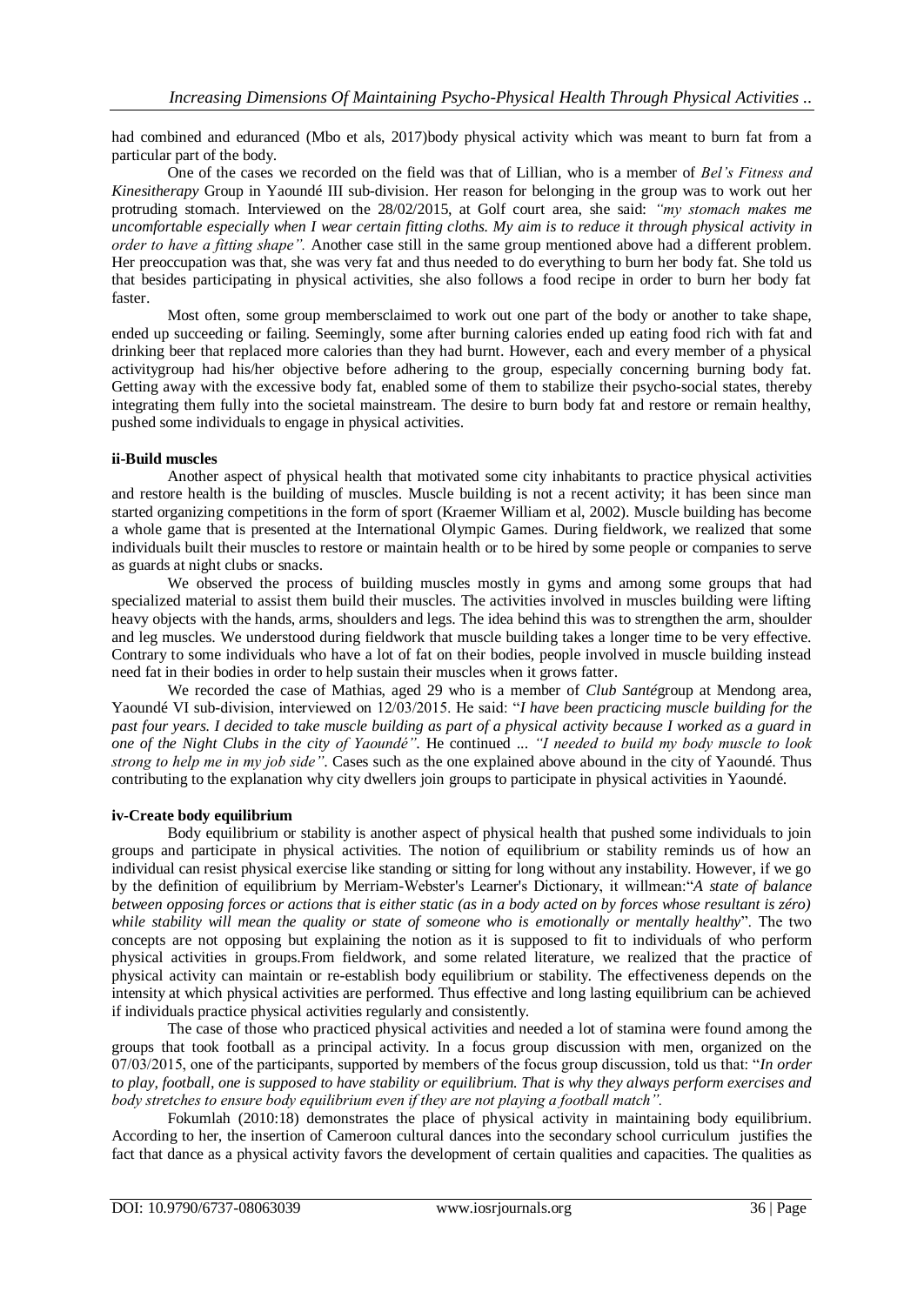enumerated by her are "*resistance, suppleness, and equilibrium*". These give room for a harmonious development of the body which is at the centre of all physical activities.

Considering dance as a physical activity, she explains that: "*dance works the entire body, thereby contributing to the breaking down and flexion of all body articulations*". Thus, dance is a complete sport or physical activity. Fokumlah equally thinks that dance has a very significant contribution in shaping the body. She reported that: "*dance as a means to condition the body physically, permits the body not to be crispy in any form even through extraversion"*. Dance according to her therefore gives humans the opportunity to have proportionate physical build up. Dance as a physical activity, shapes the body and gives one a good physical presence. It equilibrates the body leaving no part to be disproportionate.

#### **vii-Cardiovascular diseases**

After presenting the benefits of physical activities to physical health, we are going to turn our attention to the benefits of physical activities to human cardiovascular diseases. Human cardiovascular diseases are as old as human life on earth, the diseases remain a menace to human existence and efforts are being made to bring them under control. According to National Health Service (NHS-England), cardiovascular disease refers to "*conditions that involve narrowed or blocked blood vessels that can lead to a heart attack, chest pain or stroke*". The NHS-England also included that: "*Other heart conditions, such as those that affect the heart's muscle, valves or rhythm, also are considered forms of heart disease"*. Generally, other health conditions include hypertension and diabetes which are related to the above mentioned diseases.

From data collected, we understood that physical activities had a positive impact in either preventing or treating the above mentioned diseases. Some respondents we met on the field were of the opinion that their participation in physical activities was motivated by the fact that they wanted to fight against heart diseases, hypertension and diabetes. According to statistics from the Ministry of Public Health, over 4 million Cameroonians, that is 25 percent of the total population, suffer from high blood pressure. "*In 1994, the prevalence rates were 8.3 percent and 1.1 percent for hypertension and diabetes in adult population respectively. In 1998 these rates increased to 17.6% and 6.2% respectively in the urban areas*" (Kegne, Awah, Fezeu& Mbanya, 2007).

The propagation of the television network and other entertaining gadgets like the computers and the telephones in recent years has increased the sedentary lifestyle of many Cameroonians. Thus, if the percentages from the Ministry of health are reviewed, one might discovered that the proportion has increased. Equally, physical inactivity is now established as:"*An independent risk factor for cardiovascular morbidity and mortality, an effect that is similar to that of high blood pressure, high levels of blood lipids, and smoking combined*" (Wisløff *et al* 2000:20).

The means through which physical activity can help in treating cardiovascular conditions are perhaps very technical to explain, but Stocchi *et al* (2007) quoted by Taylor (2000:5), attempted to explain the link between cardiovascular diseases and physical activities in the quotation that follows:

*Though we do not fully understand the metabolic changes brought about by physical activity, we do know that aerobic exercise is able to promote the expression of a significant number of nuclear and mitochondrial genes responsible for mitochondrial biogenesis, an important metabolic process which increases aerobic capacity. This new steady-state condition of the skeletal muscle cell contributes to an individual's overall health, playing a role in the prevention of modern-day chronic diseases and improving the quality of life(Taylor, 2000:5).*

From information we gathered on the field, physical exercises could be very remedial to the problems of cardiovascular and related diseases. Some of the activities identified included jogging, walking, stretching, and others which are non-competitive and which have as objective the attainment of good health. Mazzeo (1996), quoted by Mambo(2010:10) supports by writing that a good program of exercise for the above diseases would include exercise for each of the following; "*cardiovascular fitness (endurance), strength (physique and figure), controlling weight, flexibility, motor fitness (skill related fitness)".* Some city inhabitants participated in physical activities in order to seek for remedy to cardiovascular diseases which are very common in recent times.

In the same line as above, De Feo *et al* (2007) have demonstrated the importance of physical activities to the treatment of obesity and diabetes. They explained that "*Obesity, diabetes and the metabolic syndrome are increasing mainly because many people no longer participate in physical activities in their daily lives*". From the quotation, it therefore means that physical activity can cut down the rate of obesity, diabetes and other metabolic syndrome that are prevalent in recent memories. De Feo *et al* also argued that: "*Physical exercise might be utilized to improve insulin sensitivity and endothelial dysfunction*". Thus physical exercise is necessary to facilitate the sensitivity of insulin thus leading to the treatment of dia betes.

Other authors who had researched on the importance of physical activities in the treatment of chronic diseases include Abondo (2010) who seeks to demonstrate the role of physical exercise to the wellbeing of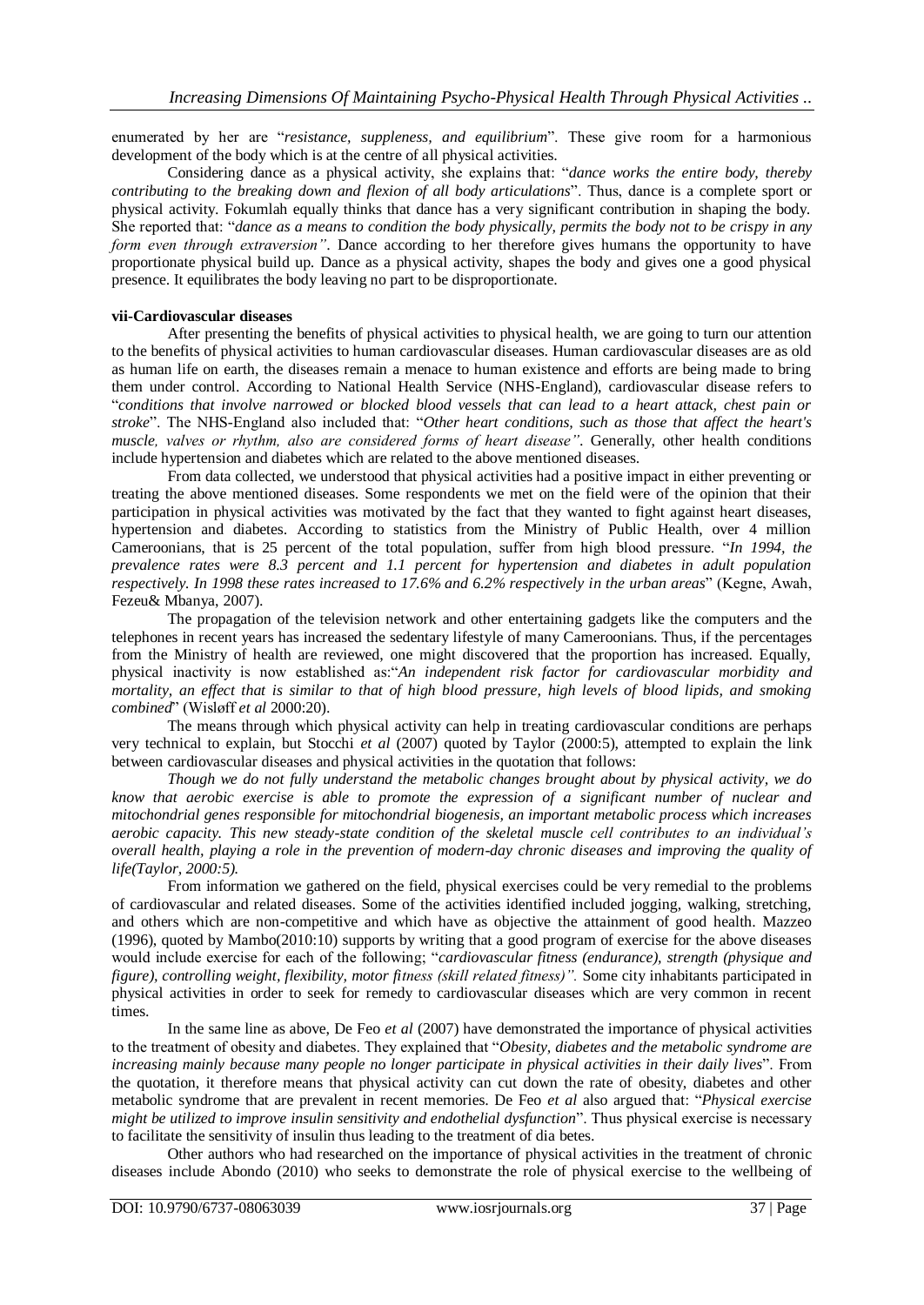apnea and obese persons. Fialho *et al* (2009) who opined that heart disease, high blood pressure and some cancers are caused by sedentary lifestyles and consumption of energy dense foods. According to them, physical activity reduces risk and provides therapeutic benefits for people that suffer from several health conditions. Thus to conclude, they reiterated that:*"physical activity reduces the risk of many chronic diseases, including cardiovascular disease, diabetes and certain types of cancer".* However, what should be noted is that the intensity of the practice of physical activity should be respected; otherwise it can stress up the heart muscles and instead cause constant dead.

According to Mr. Frederic, member of *Les Veteran "deu g*roup, interviewed on the 29/05/2015 at quartier Fouda, said: *"I am above 57 years old, I always practice physical activities every weekend to stay healthy and also to check out certain diseases that are due to […] I can say inactivity".* The diseases Mr. Frederic might have been checking out at his age could be cardiovascular diseases which are very common among people who are attaining his age bracket. Thus staying healthy at that age bracket is necessary through the practice of physical activity.After looking at the benefits physical activities have in the management of certain cardiovascular diseases, it might therefore be possible that the increasing dimension of maintaning health through physical activities in the city of Yaoundé is partly due its prevalence.

#### **IV. Conclusion**

The article has examined how physical activity maintains and sustains psycho-physical health. Following the assumption that, that there are diverse psycho-physical factors that account for the increasing dimensions of maintaining psycho-physical health through the practice of physical activity, we found out that psycho-physical factors influenced the increasing dimension in the practice of physical activity in the city of Yaounde. Some authors like Graig *et al* (2008) has studied the social dimensions of groups as a whole. Taylor (2000), Peggy *et al* (2006), De Feo *et al* (2007) on their own part, have examined the implications of physical activity to health and concluded that it explains why some people are engaged in physical activities. Corbin *et al*  (2008), Carless *et al* (2010) and Ekane (2010) looked at the relationship between participating in group activities and the cultural background or aspects of individuals. While Humpel *et al* (2002) and Bolivar *et al* (2010) added their voices by examining the role of social environment in the increasing dimension of physical activities in some cities of the world.

#### **References**

- [1]. Abondo, N. A. (2010). L'utilité de la pratique des activités physiques dans la prise en charge du syndrome d'APPNEE obstructive du sommeil associe à l'obésité. Mémoire présenté en vue de l'obtention du certificat d'Aptitude au Professorat d'Education Physique et Sportive (CAPEPS II).
- [2]. Bailey, R. (2014). Do Sports and other Physical Activities Build Self-Esteem? Consulted on 08/06/2016 from [https://www.psychologytoday.com/blog/smart-moves/201408/do-sports-and-other-physical.](https://www.psychologytoday.com/blog/smart-moves/201408/do-sports-and-other-physical-activities-build-self-esteem)
- 
- [3]. Blanchard, K. (1995). The Anthropology of Sport: An Introduction. Westport: Greenwood Publishing Group. [4]. Brudzynski, L. & Ebben, W.P. (2010). Body image as a Motivator and Barrier to Exercise Participation. In I [4]. Brudzynski, L. & Ebben,W.P. (2010). Body image as a Motivator and Barrier to Exercise Participation. In International Journal of Exercise Science.
- [5]. Carless. D & Kitrina D. (2010). Sport and Physical Activity for Mental Health. Oxford: John Willey and Sons Ltd.
- [6]. Chandler, T., Cronin, M. & Vamplew, W.(2002) Sport and Physical Education: The Key Concepts. London & New York: Routledge.
- [7]. Corbin, C.B, Gregory J. Welk, William R. C, Karen A. W. (2008) Concepts of Physical Fitness: Active lifestyles for Wellness. Fourteenth Edition. Boston: McGraw-Hill Companies.
- [8]. Culin, S. (1907). Games of the North American Indians*, Twenty-fourth Annual Report of the Bureau of American Ethnology*, Washington DC: Government Printing Office.
- [9]. De Feo P., Di Loreto, C., Ranchelli, A., Fatone, C., Lucidi, P. & Santeusanio, F. (2007). Physical Inactivity is the Main Cause of the Metabolic Syndrome. In Vilberto S., Pierpaolo De Feo, David A. Hood. (Eds.). (2007). Role of Physical Exercise in Preventing Diseases and Improving the quality of life. Italia: Springer-Verg.
- [10]. Efuetcha, F. A. (2012). Knowledge and attitudes of secondary school students on the benefits of physical activity on obesity. A monograph submitted in partial fulfilment of the requirements for the award of a Diploma of Physical Education and Sport teacher (CAPEPS I).
- [11]. Ekane, A. E. (2010). Analysing the factors influencing the practice of physical education and sports in secondary schools in the Kupe-Muanenguba division of the South West Region: Case study of Secondary Schools of Tombel Sub-division. A monograph submitted in partial fulfilment of the requirements for the award of a Diploma of Physical Education and Sport teacher (CAPEPS I).
- [12]. Ewoudi G. H. C. (2008) Contribution Des Activités Physiques dans la Prise en Charge des Patients vivant avec l'autisme
- [13]. Fialho, A., Herjan, V. H., Qonita, S., Qing L, Li Li, Privender, S., Joyca, L., Panos, M. (2009). Virtual Challenges: *A Social InteractionApproach to Increasing Physical Activity*. In: Wouters, I.H.C.; Tieben, R; Kimman, F.P.F.; Offermans, S.A.M. and Nagtzaam, H.A.H. (Eds.)'Flirting with the Future', Proceedings of SIDeR '09, April 15-17 2009, Eindhoven University of Technology, the Netherlands.
- [14]. Fokumlah, Y. B. (2010). Cameroon cultural dances: Reassessment and insertion into the secondary school curriculum. A dissertation submitted in partial fulfilment of the requirements for the award of a Diploma of Physical Education and Sport teacher (CAPEPS II).
- [15]. Fox, K. R. (1999). The influence of physical activity on mental well-being. *Public health nutrition*, *2*(3a), 411-418.
- [16]. Fox, K. R. (2000). The effects of exercise on self-perceptions and self-esteem. *Physical activity and psychological well-being*, *13*, 81-118.